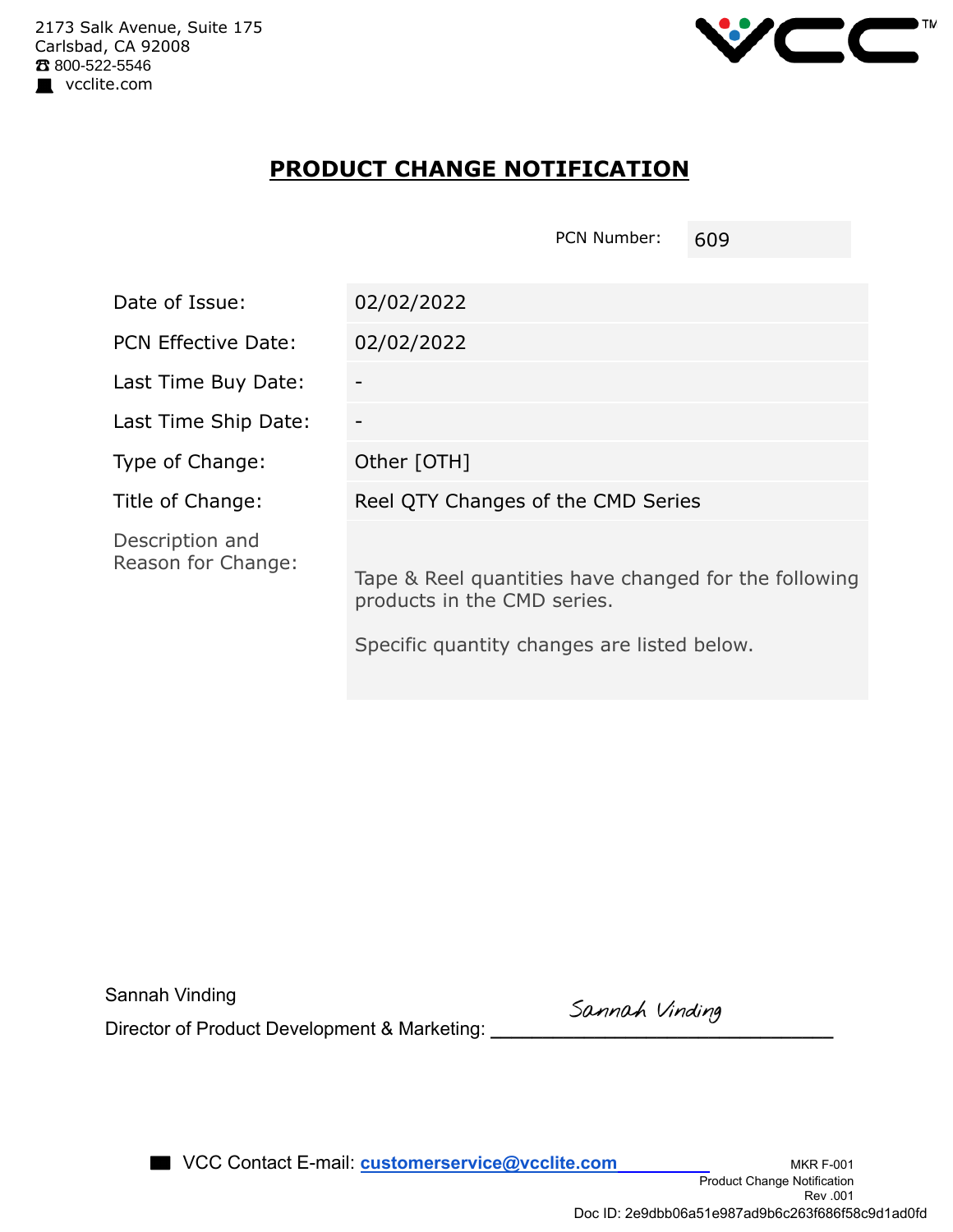

| <b>AFFECTED PART NUMBER(s)</b>           |                                                          |                                           |                                      |                                                    |  |  |
|------------------------------------------|----------------------------------------------------------|-------------------------------------------|--------------------------------------|----------------------------------------------------|--|--|
| <b>Manufacturer Part Number</b><br>(MPN) | <b>Description</b>                                       | <b>Discontin</b><br>ued per<br><b>PCN</b> | <b>Alternative Part</b><br>Number(s) | <b>Description of the Difference</b>               |  |  |
| CMD15-21VGD/TR8                          | <b>LED SMT 1206</b><br>2.1V 20mA<br>6.5mcd Green<br>3K   | <b>No</b>                                 |                                      | Reel quantity has<br>changed from 3000 to<br>2000. |  |  |
| CMD15-21VGC/TR8                          | <b>LED SMT 1206</b><br>2.1V 20mA<br>10mcd Green 3K       | <b>No</b>                                 |                                      | Reel quantity has<br>changed from 3000 to<br>2000. |  |  |
| CMD15-21VYD/TR8                          | <b>LED SMT 1206</b><br>2V 20mA 4mcd<br>Yellow 3K         | <b>No</b>                                 |                                      | Reel quantity has<br>changed from 3000 to<br>2000. |  |  |
| CMD17-21VRD/TR8                          | <b>LED SMT 0805</b><br>2.0V 6mcd<br>140deg Red 4K        | <b>No</b>                                 |                                      | Reel quantity has<br>changed from 4000 to<br>3000. |  |  |
| CMD17-21VRC/TR8                          | <b>LED SMT 0805</b><br>2.0V 13mcd<br>140deg Red 4K       | <b>No</b>                                 |                                      | Reel quantity has<br>changed from 4000 to<br>3000. |  |  |
| CMD11-21VGC/TR8                          | <b>LED SMT 1206</b><br>2.1V 18mcd<br>60deg Green 3K      | <b>No</b>                                 |                                      | Reel quantity has<br>changed from 3000 to<br>2000. |  |  |
| CMD17-21VGD/TR8                          | <b>LED SMT 0805</b><br>2.1V 7mcd<br>140deg Green<br>4K   | <b>No</b>                                 |                                      | Reel quantity has<br>changed from 4000 to<br>3000. |  |  |
| CMD15-21SRC/TR8                          | <b>LED SMT 1206</b><br>1.7V 20mA<br>15mcd Red 3K         | <b>No</b>                                 |                                      | Reel quantity has<br>changed from 3000 to<br>2000. |  |  |
| CMD17-21VYC/TR8                          | <b>LED SMT 0805</b><br>2.0V 12mcd<br>140deg Yellow<br>4K | <b>No</b>                                 |                                      | Reel quantity has<br>changed from 4000 to<br>3000. |  |  |